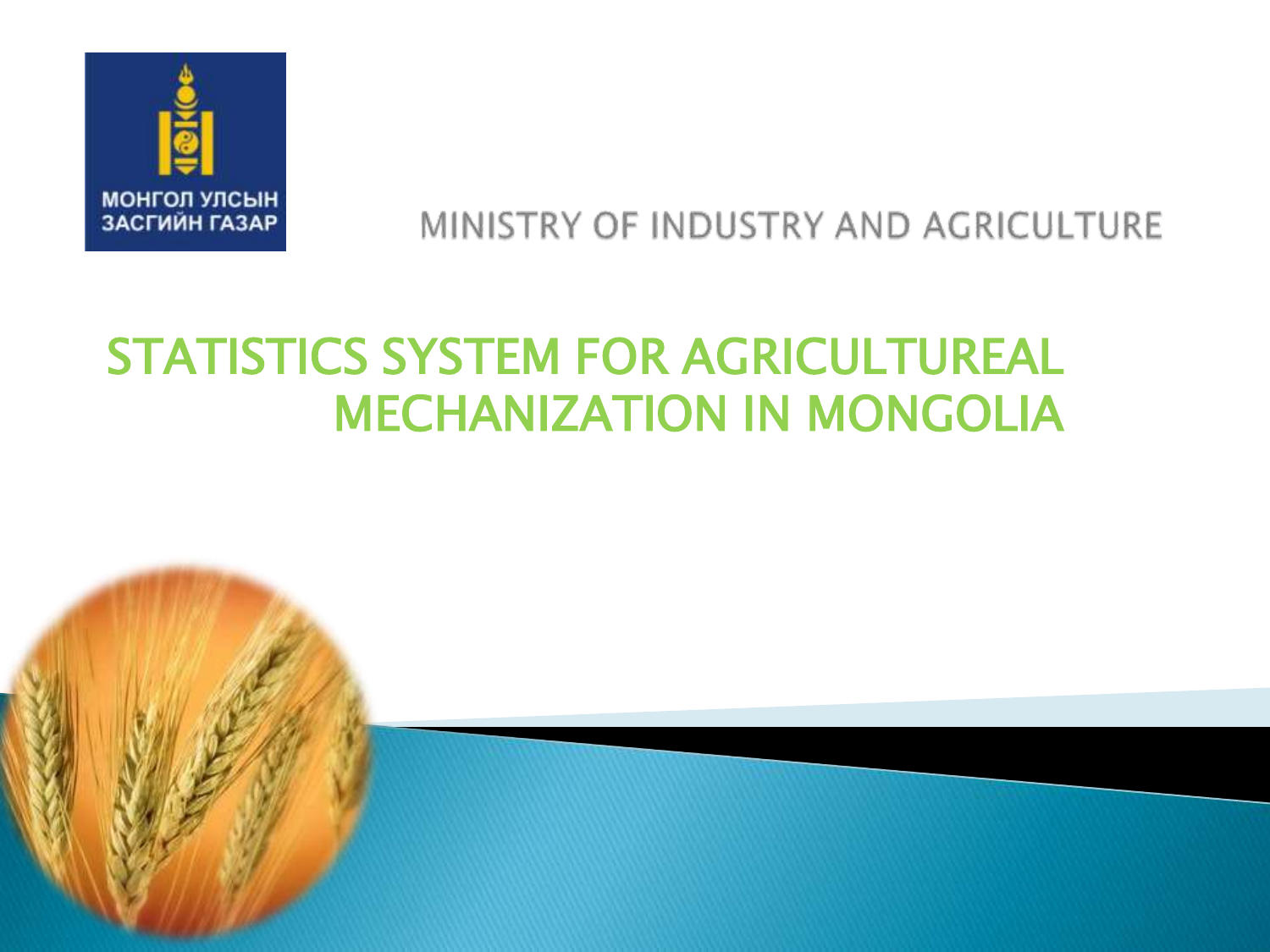# I. SYSTEM AND CURRENT STATUS OF AGRICULTURAL STATISTICS

*I.1 Share of the agricultural industry in the economy of Mongolia (2013)*

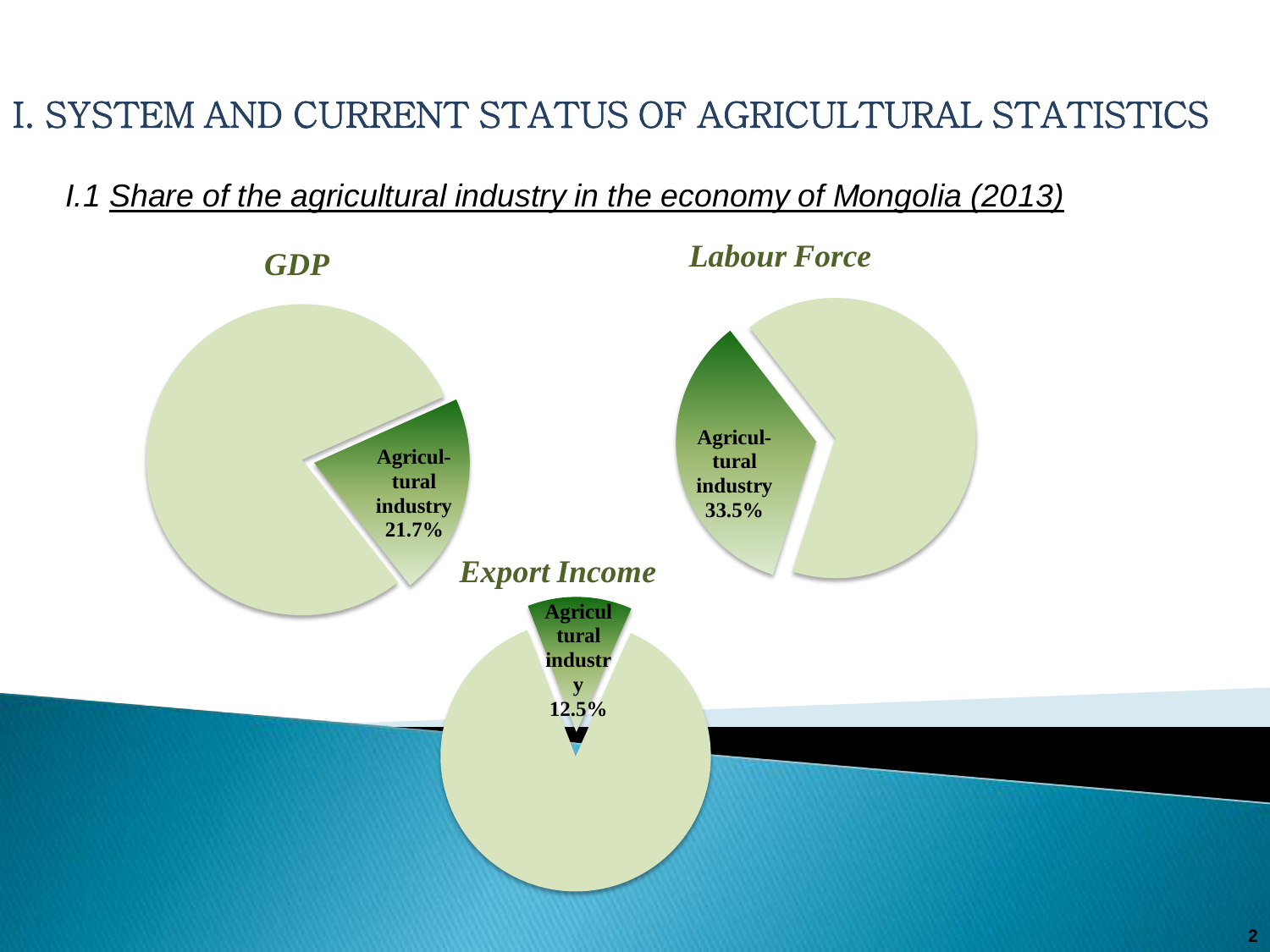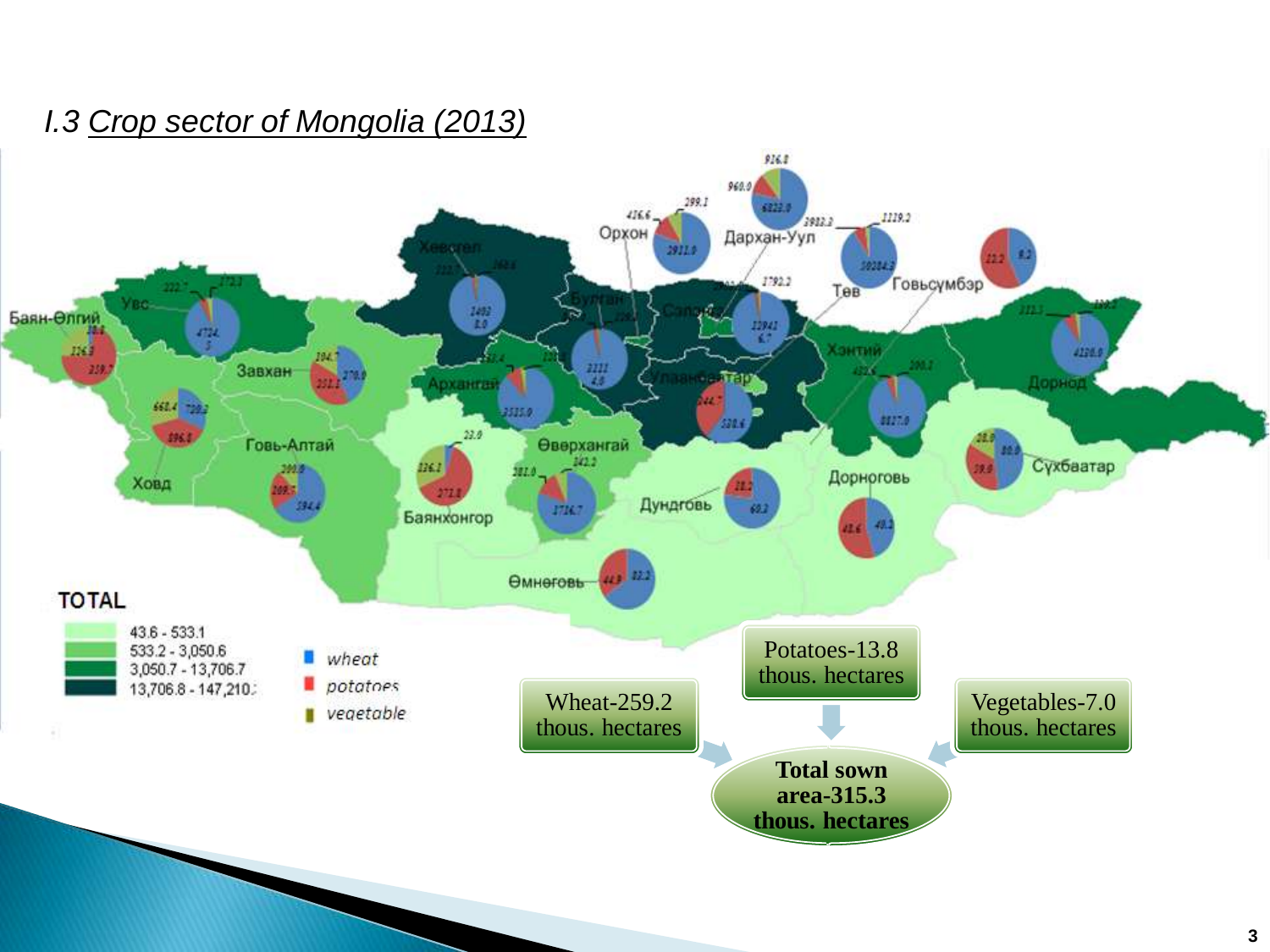#### *I.2 Livestock sector of Mongolia (2013)*

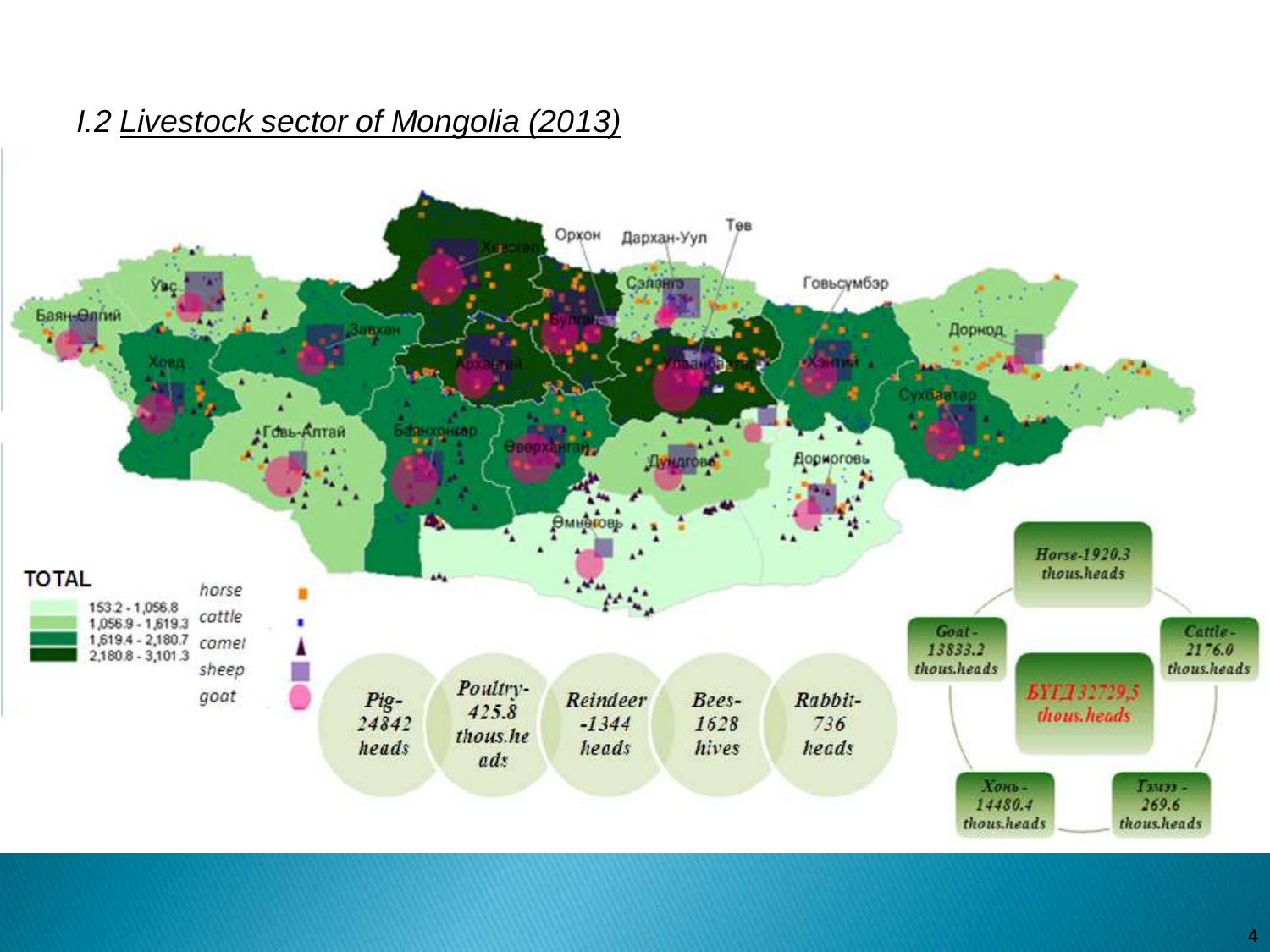# Agricultural Statistics in Mongolia

- An annual livestock census has been conducted in the country since 1924. Crop sector development has started as nationwide only on second half of 20<sup>th</sup> century.From 1970 started crop sector sensus in **Mongolia**
- However, crop and ag.machinery statistics are based on administrative reporting system whose reliability is questionable.
- **The Government expressed its desire to improve and** strengthen its agricultural statistics service and adopt a programme which conforms to international standards.
	- The Government is widening the scope of current livestock census to that of an agricultural census.
- FAO has been assisted NSO since 2009 in integrating the 2010 Population and Livestock Censuses to build a sound household frame for the agricultural census.

**The censuses will be linked through a unique household**  $\frac{1}{10}$  identification  $\frac{1}{10}$  aumber. This will avoid duplication of efforts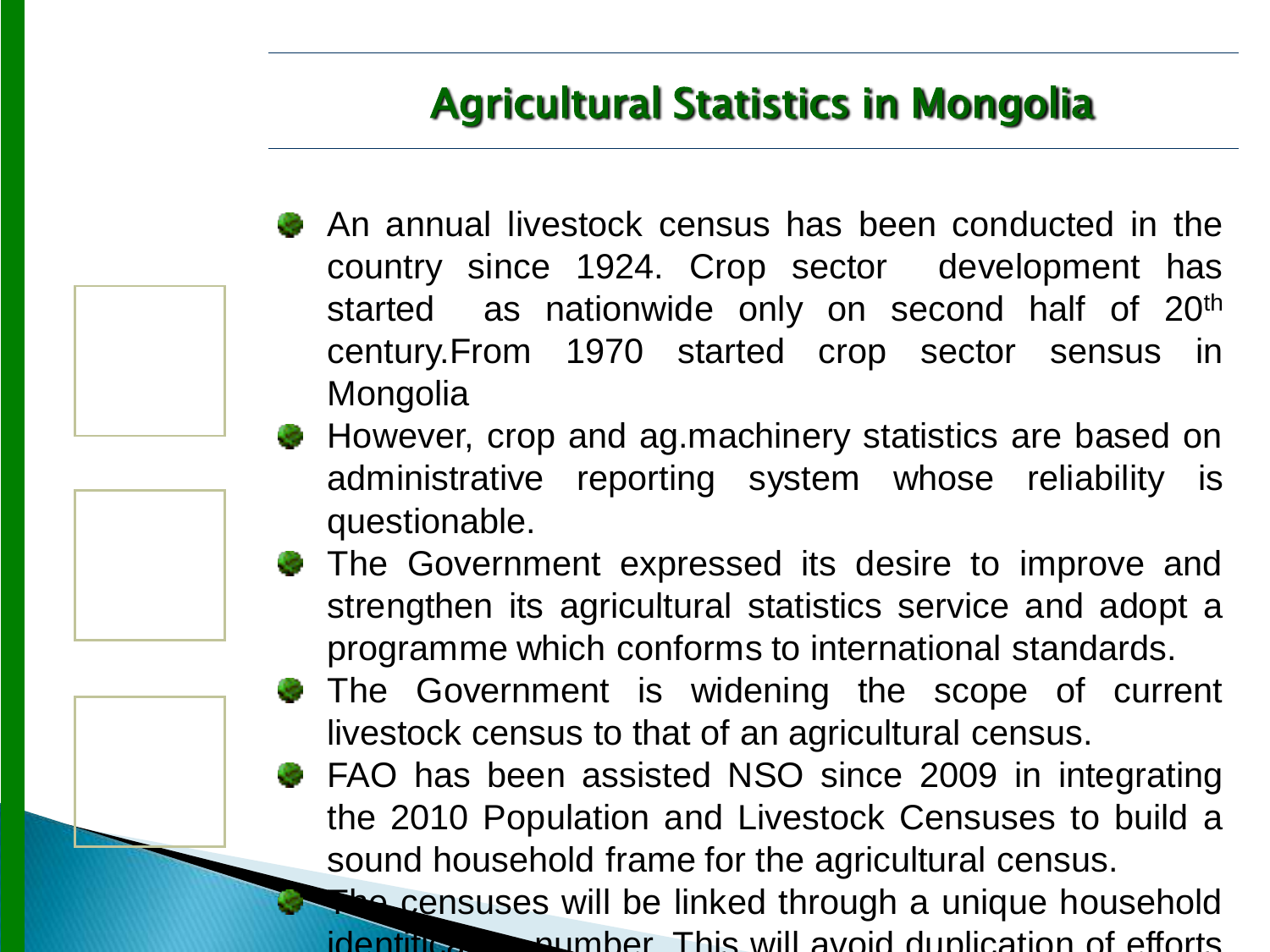#### *I.4 System of the agricultural statistics*

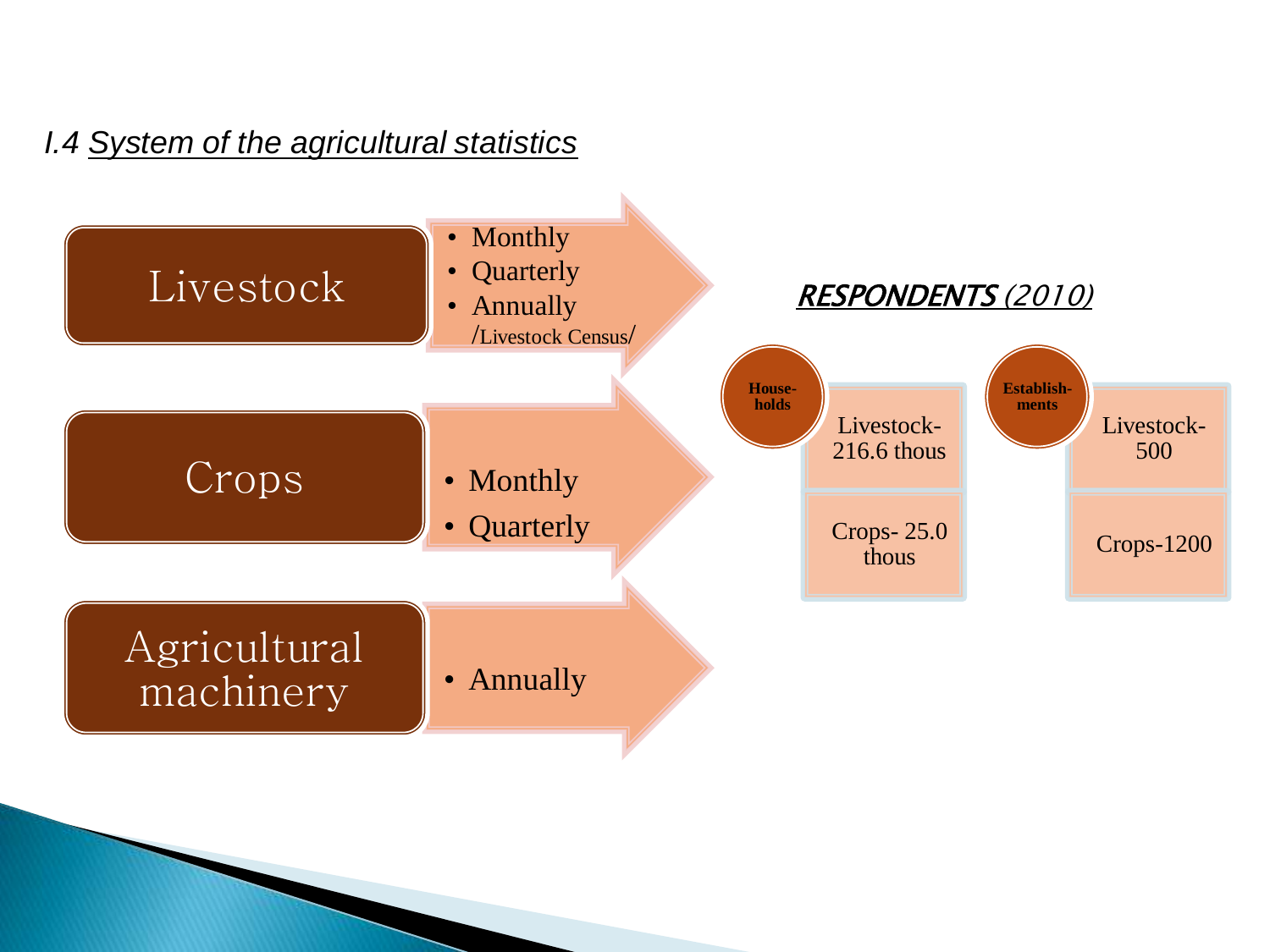#### *I.5 Current needs for the agricultural statistics*

Generation of agricultural statistics at primary unit level;

- Establishment of a frame for sample surveys for the agricultural industry;
- Creation of a database which provides detailed and exhaustive data on the agriculture that are internationally comparable and meet user demands; and
- Development of additional indicators such as for Millennium Development Goals, food security, and agricultural services and creation of the possibility of making poverty analysis of them.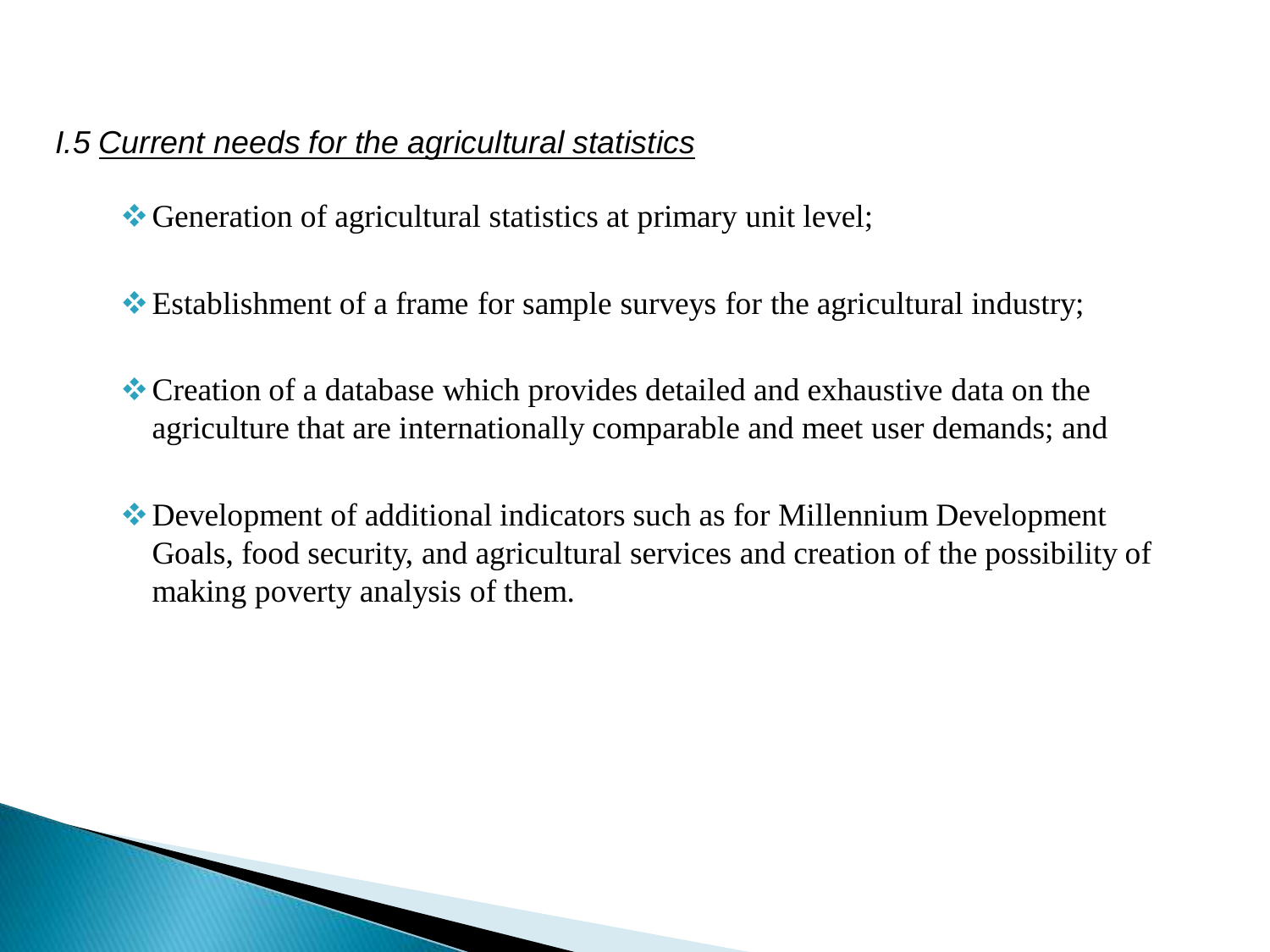#### *III.2 The Agricultural Census in Mongolia*

### **Agrciultural Census:**

- Frequency and type:
	- o Census every 10 years;
	- o By-census every 5 years; and
	- o Livestock and Domestic Animal Census every year.
- Coverage:
	- o The country as a whole
- Enumeration unit:
	- o Households and establishments engaged in agricultural activities
- Activities to be covered:
	- o Livestock, crop farming, fishery, forestry, and hunting
- Ways to construct a frame for sample surveys:
	- o Population and Housing Census
- Methodology:
	- o A combined instrument of the census and the sample survey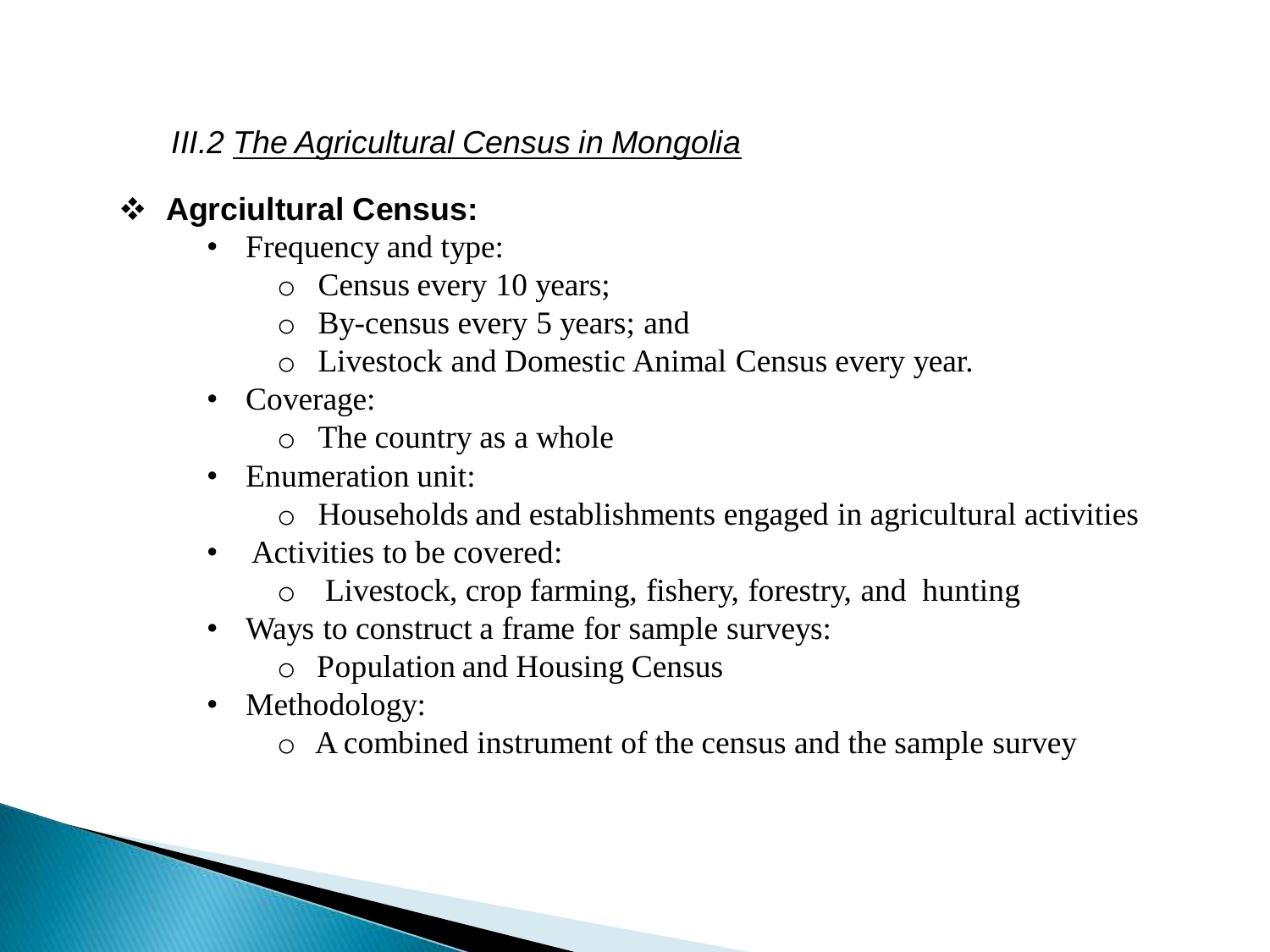

Total-1091

# **Grain Production Development, Direction**

#### Current extent Goal

Distribution Field– 622.9 thousand hectare Crop– 475.9 thousand hectare

Distribution Field– 765.0 thousand hectare Crop– 610.0 thousand hectare

| 39<br><b>Entity</b>                        |                                      |                          | 171.8 thousand hectare         | Adapt advanced technology<br>for over 40% |                                                                                         |  |  |
|--------------------------------------------|--------------------------------------|--------------------------|--------------------------------|-------------------------------------------|-----------------------------------------------------------------------------------------|--|--|
| 130<br>Entity                              |                                      | 202.3 thousand hectare   |                                |                                           | Include in renewal of High<br>Performance technology                                    |  |  |
| 115<br>Citize<br>n,                        |                                      | 78.6 thousand<br>hectare |                                |                                           | Include in renewal of<br>Medium performance<br>technology                               |  |  |
| <b>Entity</b><br>811<br>Citizen,<br>Entity | 127.8<br>thous<br>and<br>hectar<br>e |                          |                                |                                           | Include and develop into a<br>cooperative for technology<br>renewal on a voluntary base |  |  |
| Citizen-431<br>Entity-660                  |                                      |                          | $\geq$ 500 hem 1 000 1000 2000 | $3000$ hac                                |                                                                                         |  |  |

 $≤ 500$  hec01 -999 hec. 1000-2999 hec. 3000 hec. ≤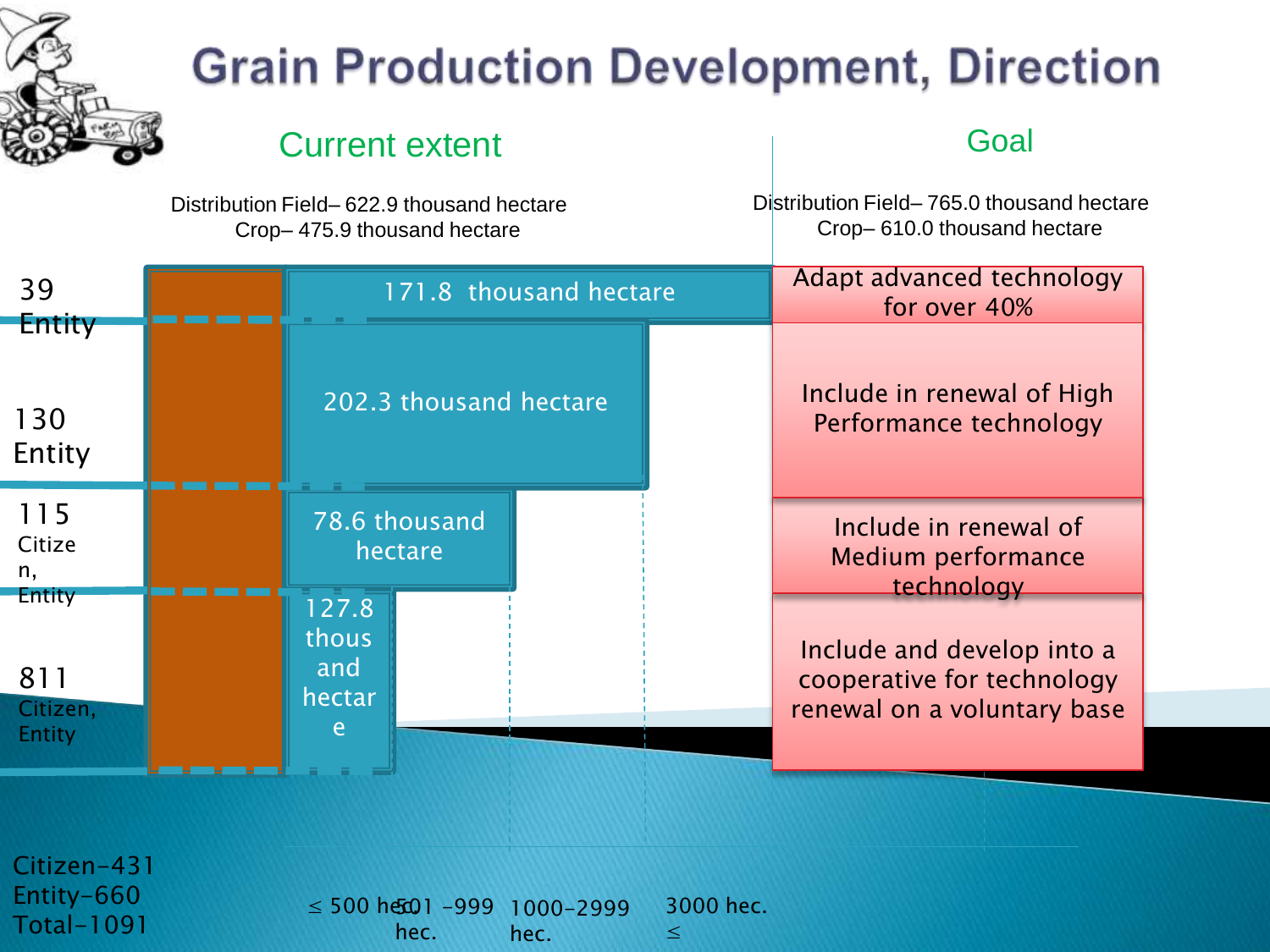# Agricultural mechanization statistical data

|                |                           | Total | Technical condition (by year) |                |                |                |            |                 |  |  |
|----------------|---------------------------|-------|-------------------------------|----------------|----------------|----------------|------------|-----------------|--|--|
| дд             | <b>Technical name</b>     |       | 1-4r year                     | 5-8 year       | 9-12 year      | 13-16 year     | 17-20 year | 20-more<br>year |  |  |
| $\mathbf{1}$   | Tractors (100hp<br>above) | 1778  | 302                           | 356            | 320            | 267            | 302        | 231             |  |  |
| $\overline{2}$ | Tillage machinery         | 1277  | 230                           | 255            | 192            | 217            | 230        | 153             |  |  |
| 3              | Seeder                    | 2009  | 261                           | 342            | 362            | 442            | 402        | 201             |  |  |
| $\overline{4}$ | Sprayer                   | 358   | 47                            | 61             | 64             | 79             | 75         | 72              |  |  |
| 5              | Sprayer(fertilizer)       | 34    | $\overline{4}$                | $\overline{7}$ | 6              | $\overline{7}$ | 6          | 3               |  |  |
| 6              | Ангилангийн жатка         | 568   | 68                            | 85             | 68             | 119            | 136        | 91              |  |  |
| $\overline{7}$ | <b>Combine harvester</b>  | 1127  | 158                           | 180            | 203            | 248            | 192        | 147             |  |  |
| 8              | Fodder combine            | 24    | 2                             | 6              | $\overline{7}$ | 5              | 3          |                 |  |  |
| <b>Total</b>   |                           | 7,175 | 1073                          | 1292           | 1222           | 1383           | 1347       | 898             |  |  |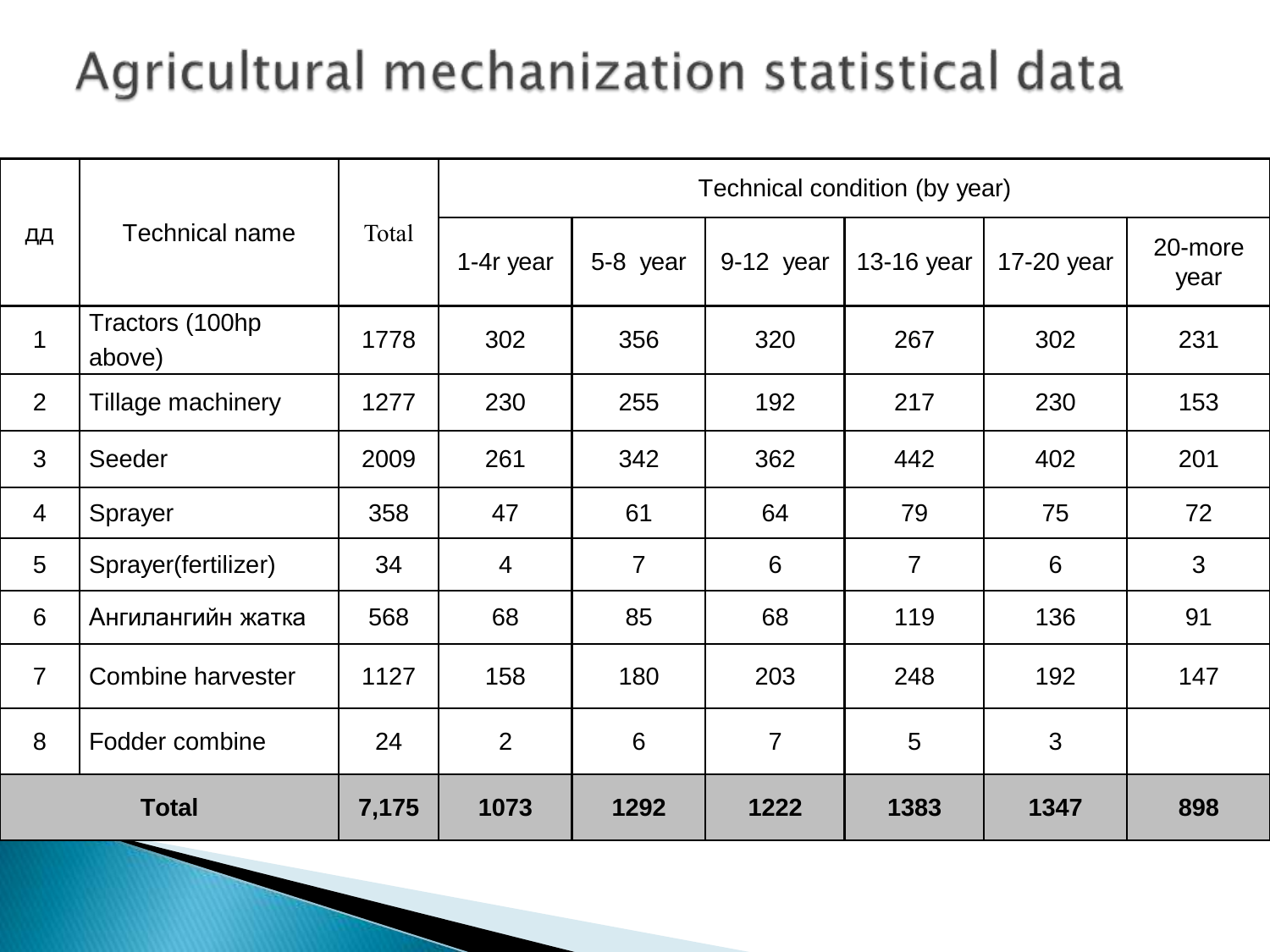#### **GRAIN PRODUCTION BY YEARS**

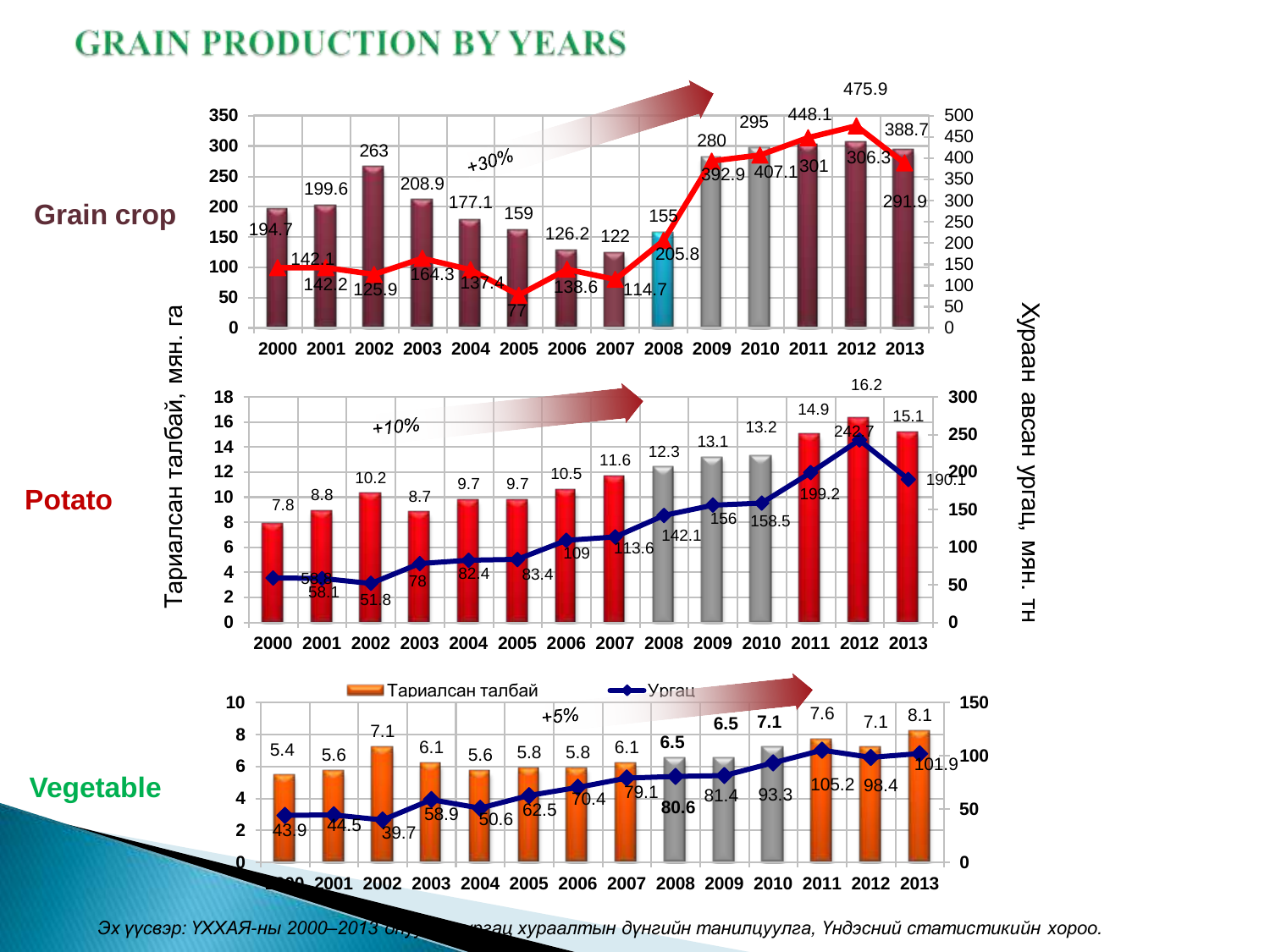# Farm mechanization and its future trend and goal

|                |                                     | By 2013 | Үүнээс                      |                   |                       | 2014-2018 онд хийх парк<br>ШИНЭЧЛЭЛТ |                         |           |       |                                          |
|----------------|-------------------------------------|---------|-----------------------------|-------------------|-----------------------|--------------------------------------|-------------------------|-----------|-------|------------------------------------------|
|                | Farm machinery                      |         |                             |                   | Renovation, planned % |                                      | Санхүүжилт<br>/сая төг/ |           |       |                                          |
|                |                                     |         | thinery in bad<br>Machinery | In good condition |                       | quantity                             | Appr. price             | total     | 2018  | Агротехнологийн хугацаа,<br><b>XOHOT</b> |
| $\mathbf 1$    | <b>Tractor</b>                      | 1778    | 790                         | 988               | 55.5                  | 549                                  | 136.3                   | 74,835.0  | 1537  |                                          |
| $\overline{2}$ | Tillage machinery                   | 1277    | 720                         | 557               | 53.6                  | 774                                  | 33.0                    | 25,525.0  | 1331  | $\overline{7}$                           |
| 3              | Seeder                              | 2009    | 1,253                       | 756               | 47.1                  | 748                                  | 33.3                    | 24,890.0  | 1504  | 10                                       |
| $\overline{4}$ | Sprayer                             | 358     | 129                         | 229               | 45.0                  | 200                                  | 31.5                    | 6,290.0   | 429   | $\overline{7}$                           |
| 5              | Fertilizer application<br>equipment | 34      | 10                          | 24                | 41.0                  | 120                                  | 10.0                    | 1,200.0   | 110   | $\overline{7}$                           |
| 6              | Reaper                              | 568     | 372                         | 196               | 34.5                  | 415                                  | 37.7                    | 15,661.0  | 611   | $\overline{7}$                           |
| $\overline{7}$ | <b>Combine harvester</b>            | 1127    | 580                         | 547               | 48.5                  | 469                                  | 203.5                   | 95,433.0  | 1016  | 21                                       |
| $\mathbf{8}$   | Corn harvester                      |         |                             |                   |                       | 50                                   | 99.1                    | 4,953.0   | 50    | 10                                       |
| 9              | Fodder harvester                    | 24      | $6\phantom{1}$              | 18                | 55.0                  | 99                                   | 94.3                    | 9,340.0   | 115   | 10                                       |
| Total          |                                     | 7,175   | 3,860                       | 3,315             | 47.5                  | 3,424                                |                         | 258,127.0 | 6,703 |                                          |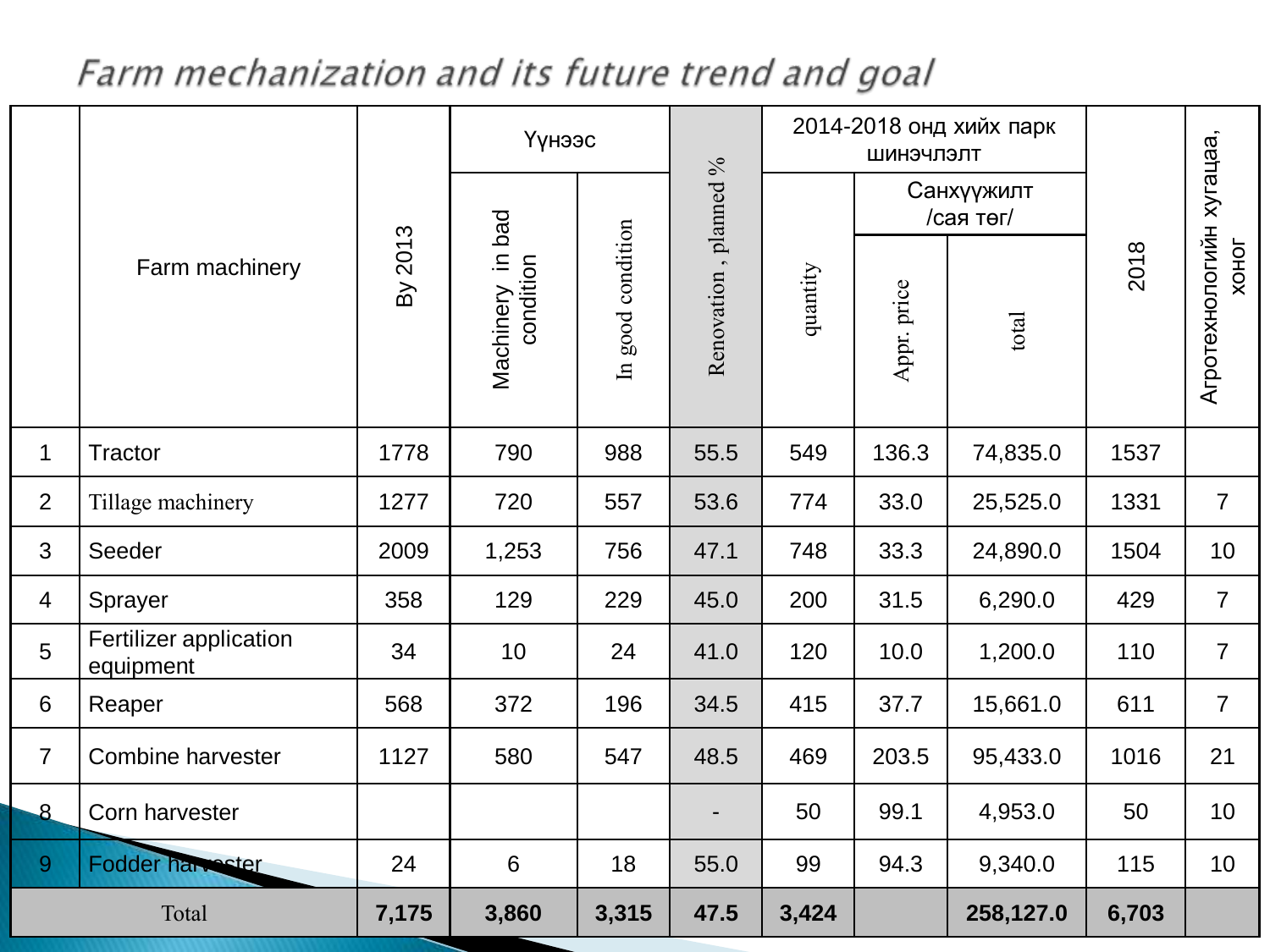#### *The Agricultural Census in Mongolia*

- **Indicators of the Agricultural Census**
	- **Core data items to be collected through Core Census Module:**
		- *Identification and location of agricultural holdings;*
		- *Legal status of agricultural holders;*
		- *Age and sex of agricultural holders and households members, household size;*
		- *Main purpose of production of holdings;*
		- *Area of holdings according to land use types;*
		- *Total area of holdings and land tenure types;*
		- *Presence of irrigation on holdings;*
		- *Types of temporary and permanent crops on holdings*
		- *Number of animals on holdings for each livestock type*
		- *Presence of forest land on holdings; and*
		- *Other economic production activities of holdings' enterprise (fishery and hunting)*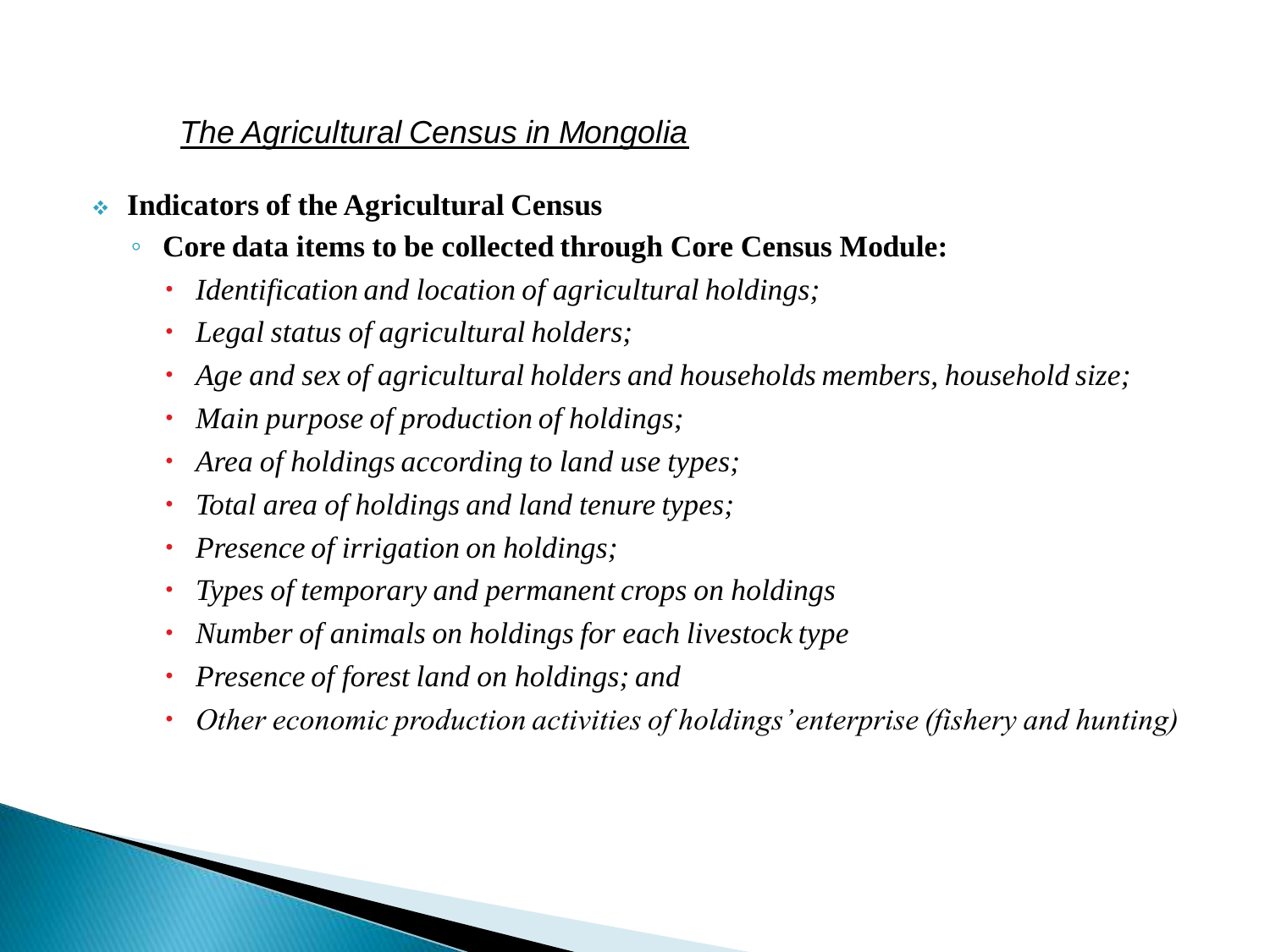#### *III.2 The Agricultural Census in Mongolia*

- **Indicators of the Agricultural Census**
	- **Thematic modules to be collected through Census Supplementary Modules:**
		- *Land (8 items)*
		- *Irrigation and water management (10 items)*
		- *Crops (12 items including farm machinery )*
		- *Livestock (8 items)*
		- *Agricultural services (4 items)*
		- *Agricultural practices (2 items)*
		- *Demographic and social characteristics (5 items)*
		- *Farm labour (10 items)*
		- *Household food security (11 items)*
		- *Forestry (6 items)*
		- *Management of the holdings (8 items)*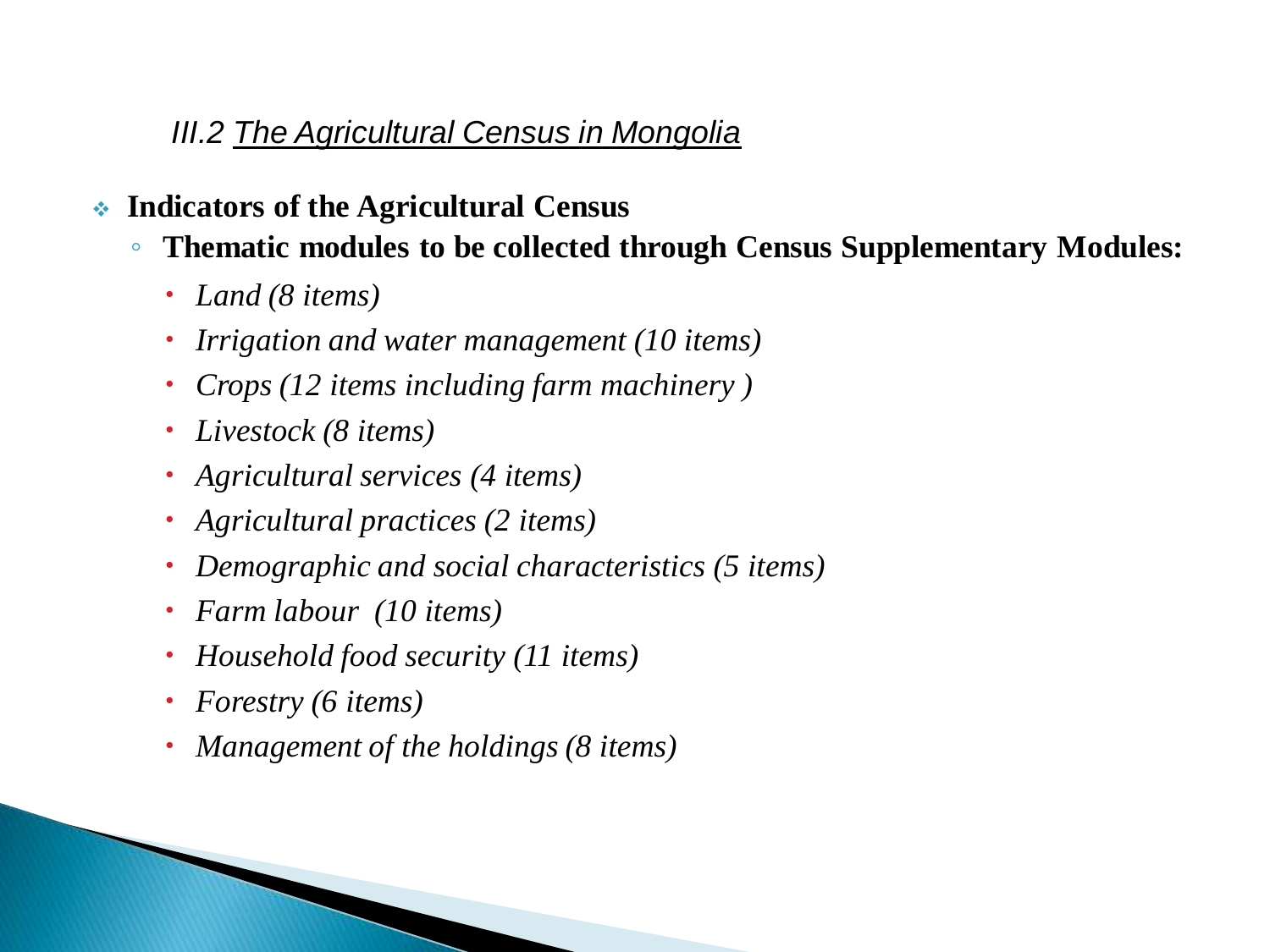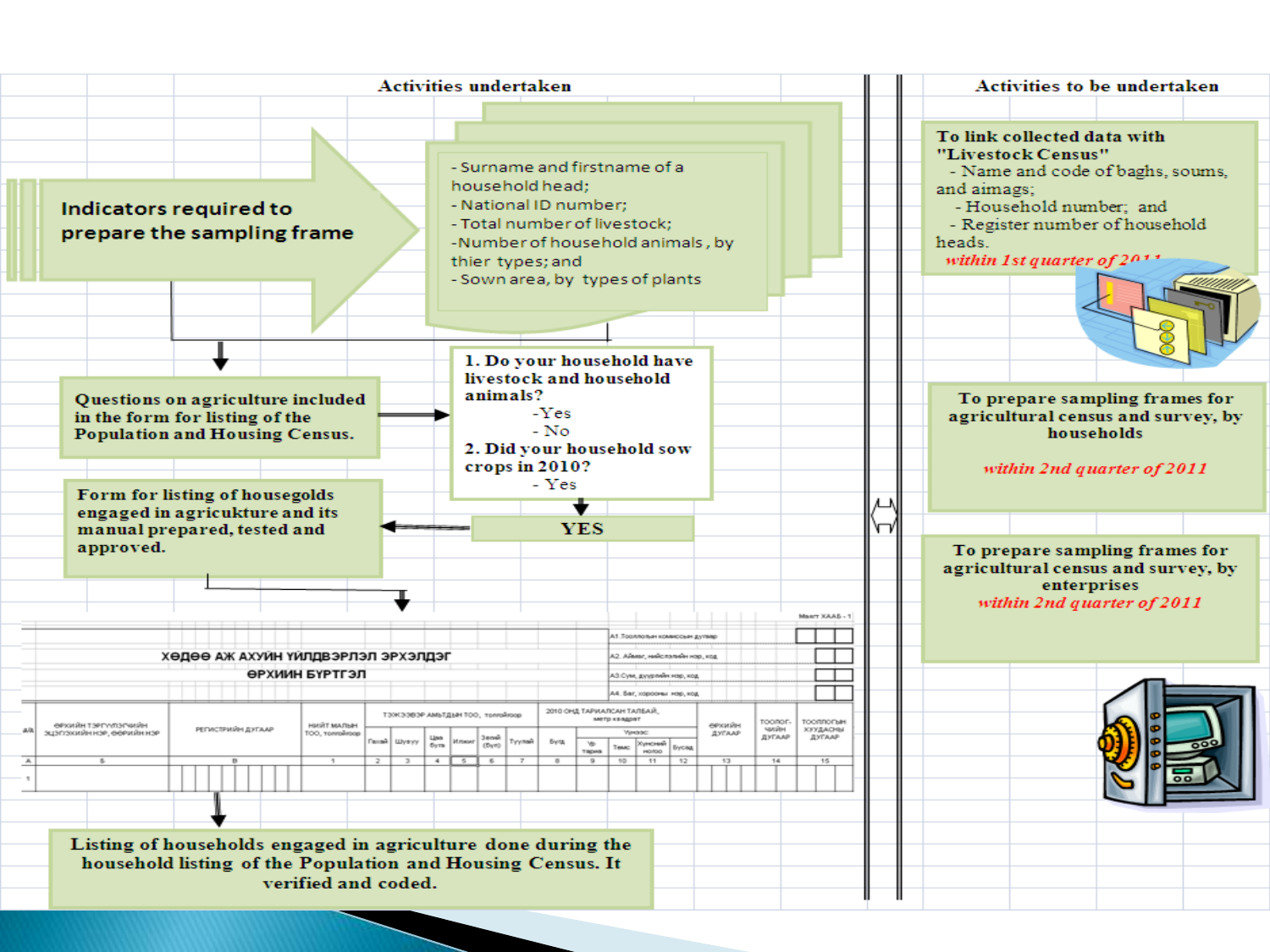# II. DIRECTIONS IN IMPROVEMENT OF AGRICULTURAL STATISTICS

*II.1 Recommendations from UNFAO*

 According to a World Programme for the Census of Agriculture 2010, countries are encouraged to conduct their agricultural censuses within the framework of the system of integrated agricultural censuses and surveys.

 Two elements in the system of integrated agricultural censuses and surveys. They are as follows:

(1) the agricultural census: the nucleus of the system; and

 (2) the programme of agricultural sample surveys based on the agricultural census.

 A modular approach is recommended to those that wish to meet the need for a wider range of data from the agricultural census while minimizing the costs of the census-taking.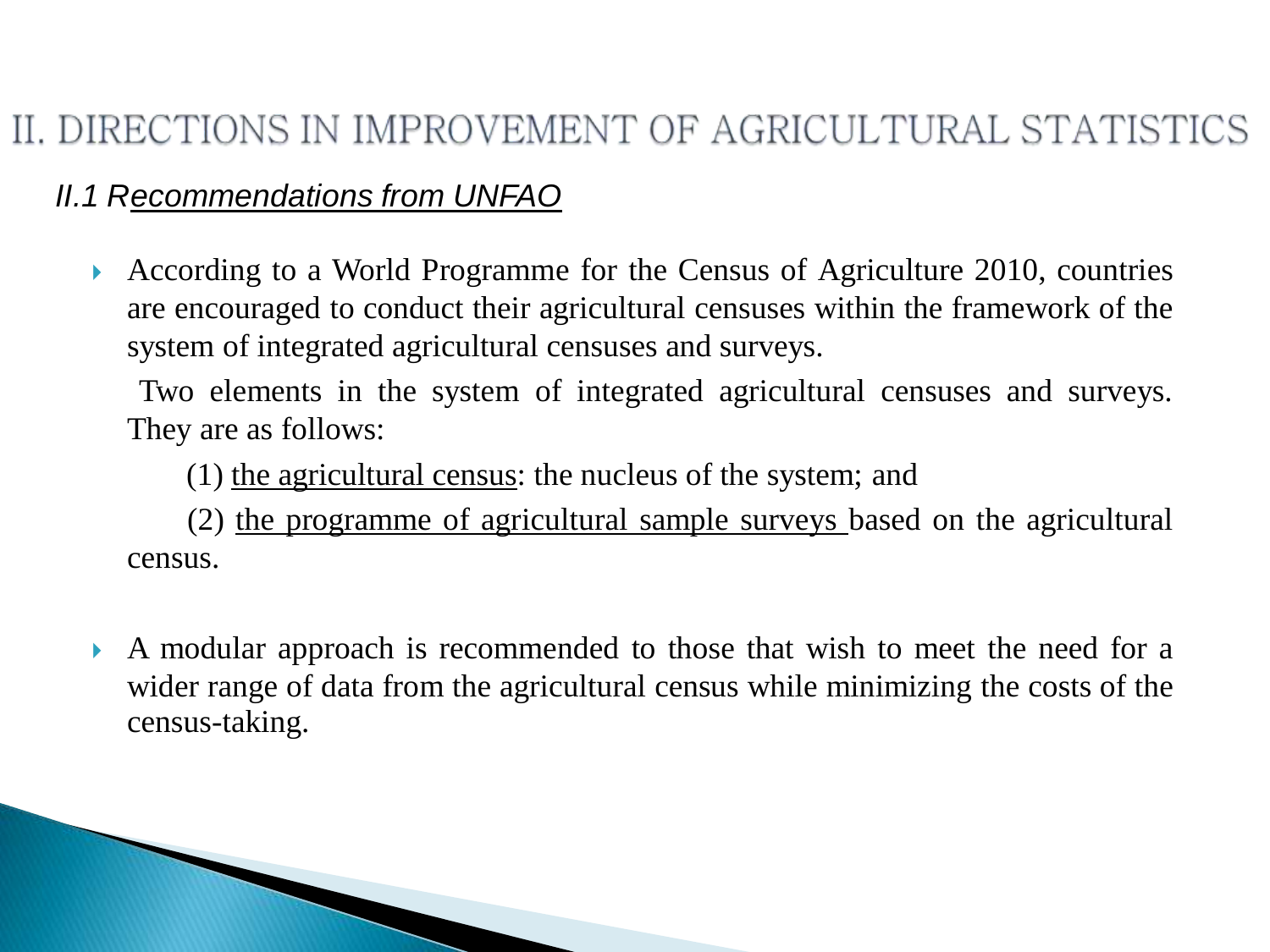## II. DIRECTIONS IN IMPROVEMENT OF AGRICULTURAL STATISTICS

 As the agricultural census taking is a resource-intensive exercise, the World Programme for the Census of Agriculture recommends that the agricultural census should be conducted in conjunction with or during other censuses and in the particular population and housing census.